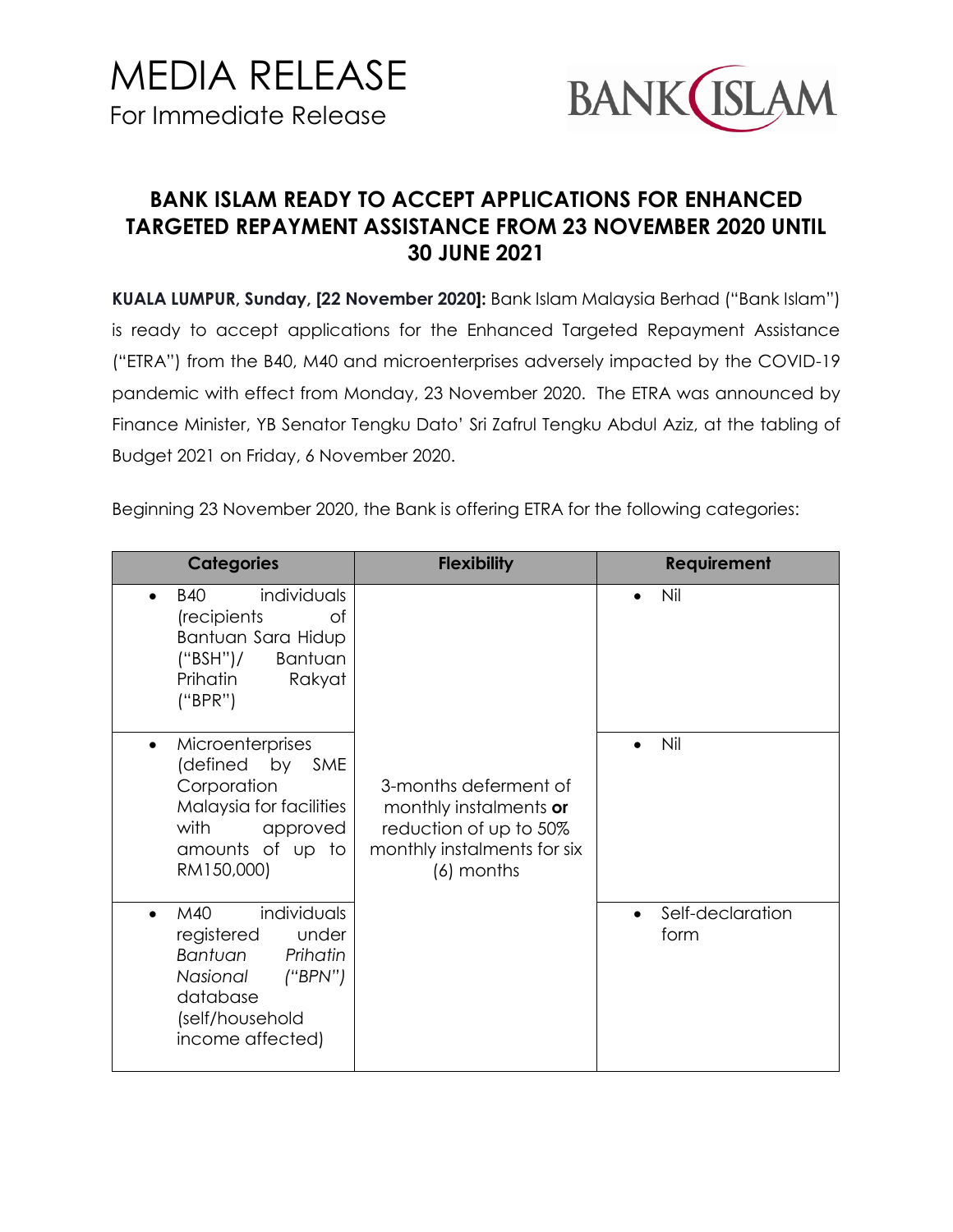These options are available to all financings approved before 1 October 2020 which are not in arrears for more than 90 days at the time of application.

Customers who had previously received other forms of targeted repayment assistance and who wish to request for further assistance under these additional measures can still do so by contacting Bank Islam.

Bank Islam Chief Executive Officer, Mohd Muazzam Mohamed said, "Since the outbreak of the COVID-19 pandemic, we have offered multiple options to alleviate the financial constraints on our customers. Bank Islam is aware that this pandemic has brought about many uncertainties and urges our customers to assess their financial health continuously. Our message has been very consistent since the very beginning and that is, we are here to help. If you need assistance, reach out to us, and we will do our level best to help you tide over this difficult period. Similar to the targeted repayment assistance, the ETRA is available until June 2021".

For application forms, enquiries and further information on Bank Islam's post-moratorium assistance, customers can visit our website at [www.bankislam.com/covid-19.](http://www.bankislam.com/covid-19) Applications can also be made via scanning the QR code below or calling Bank Islam's Contact Centre at 03-26 900 900.



## **About Bank Islam Malaysia Berhad**

Bank Islam Malaysia Berhad was established in 1983 as the nation's first Islamic Bank. To date, the Bank has a network of 144 branches and more than 900 self-service terminals nationwide. To meet the diversity of the public's financial needs, Bank Islam offers more than 70 *Shariah*-based banking products and services which cater to Muslims and non-Muslims. For more information on Bank Islam products and services, visit www.bankislam.com or call Bank Islam Call Centre at 03-26 900 900.

## **For further information, please contact:**

| Wan Norkhairi Wan Samad              | <b>Omar Atin</b>                      |
|--------------------------------------|---------------------------------------|
| Head, Group Corporate Communications | Assistant Vice President              |
| Bank Islam Malaysia Berhad           | <b>Public Relations</b>               |
| Level 31, Menara Bank Islam          | <b>Group Corporate Communications</b> |
| No. 22, Jalan Perak                  | <b>BIMB Holdings Berhad</b>           |